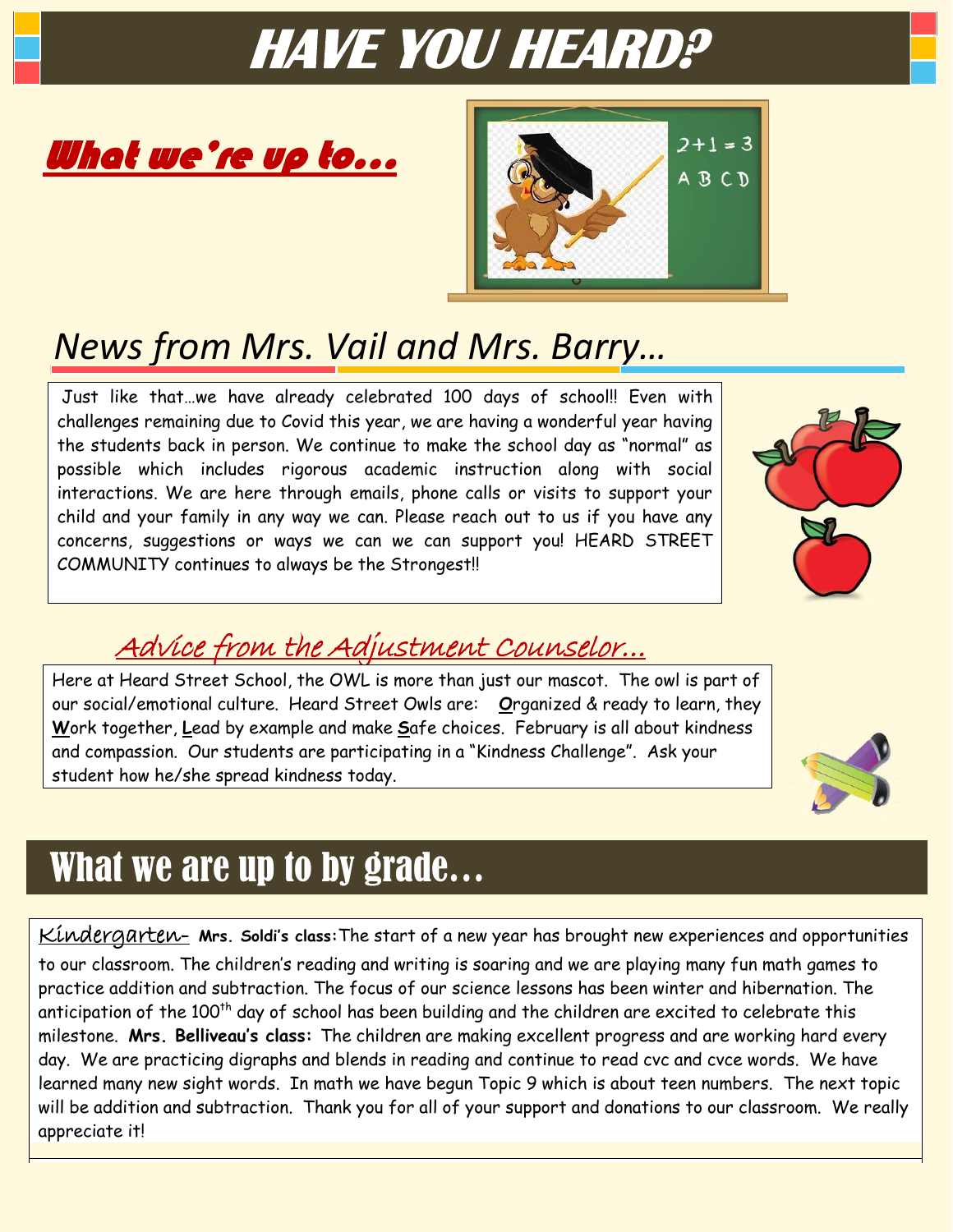Grade 1- First graders are working hard daily on becoming great readers and writers. We are working on non-fiction writing and becoming authors and illustrators. In math, we are working on place value and continue to practice math facts. We are also super excited to complete puzzles in ST MATH. We are preparing for our field trip to the Ecotaruim by learning about sound.

 $G$ rade  $2$ - February is Black History Month. This month we take time to reflect on the many dynamic leaders, activists, inventors, and people of color whose contributions have greatly shaped society today! In Math we are working on addition and subtraction word problems. In science we are studying the different types of life cycles. Don't forget to have your child read for 20 minutes each night!

 $Grade$  3- In third grade we are continuing to work our way through the curriculum and grow as readers, mathematicians, scientists, and historians! Mrs. Nash is back from her maternity leave and picking up where Ms. Johnson left off. Her students worked hard while she was away, making great progress in multiplication and division, finishing their whole class reading of Poppy, completing a genre study on biography with a focus on Martin Luther King Jr., and exploring a variety of topics in science and social studies. They are beginning a new book together and forging ahead into new math territory that will include area, graphing data, and fractions in the next several weeks. Ms. O'Connor's class will also be exploring new math concepts and they too have been reading Martin Luther King Jr.'s biography. They will continue celebrating Black History Month during ELA, reading the biography of Rosa Parks and other books. Recently, Ms. O'Connor's class invited some staff to our "Book Release Party" where the students read the books they have written in the past few months and enjoyed doughnuts and other treats with our guests.

Grade 4- MATH- Our lessons this month will focus on fractions. The essential question we will address is –**What is the whole?** Only then can we identify what the fractional parts are. **Are the parts equal?** Is the second most important essential question to recognize. We will also expand our knowledge of the number line with awareness that fractions name the positions between the whole numbers. We will use fraction strips as our area model for visualizing equivalent fractions and mixed numbers. **ELA**- We are currently reading "Castle in the Attic" and following the adventures of William and The Silver Knight in this epic fantasy. We will also be writing narratives using the [www.what2how2](http://www.what2how2/) graphic organizer to plan our stories paying particular attention to what the character wants and what happens when they try to get it.

Grade 5- **ELA/SS:** Exciting things are happening in the 5th grade! We are currently wrapping up both our read aloud, *Holes*, and our informative writing unit! We will be beginning our narrative-writing unit next and starting our next read aloud, *Chains* which pairs perfectly with our current focus in social studies - the 13 colonies! **MATH/SCIENCE:** In mathematics, we have made the transition from long division to working with fractions. We are currently finding common denominators in order to add and subtract fractions. Then, we will move on to multiplying and dividing fractions! We still have lots to do! For science, we are currently working on a unit about the Engineering process. In this unit, students will have an opportunity to design a water filtration device!